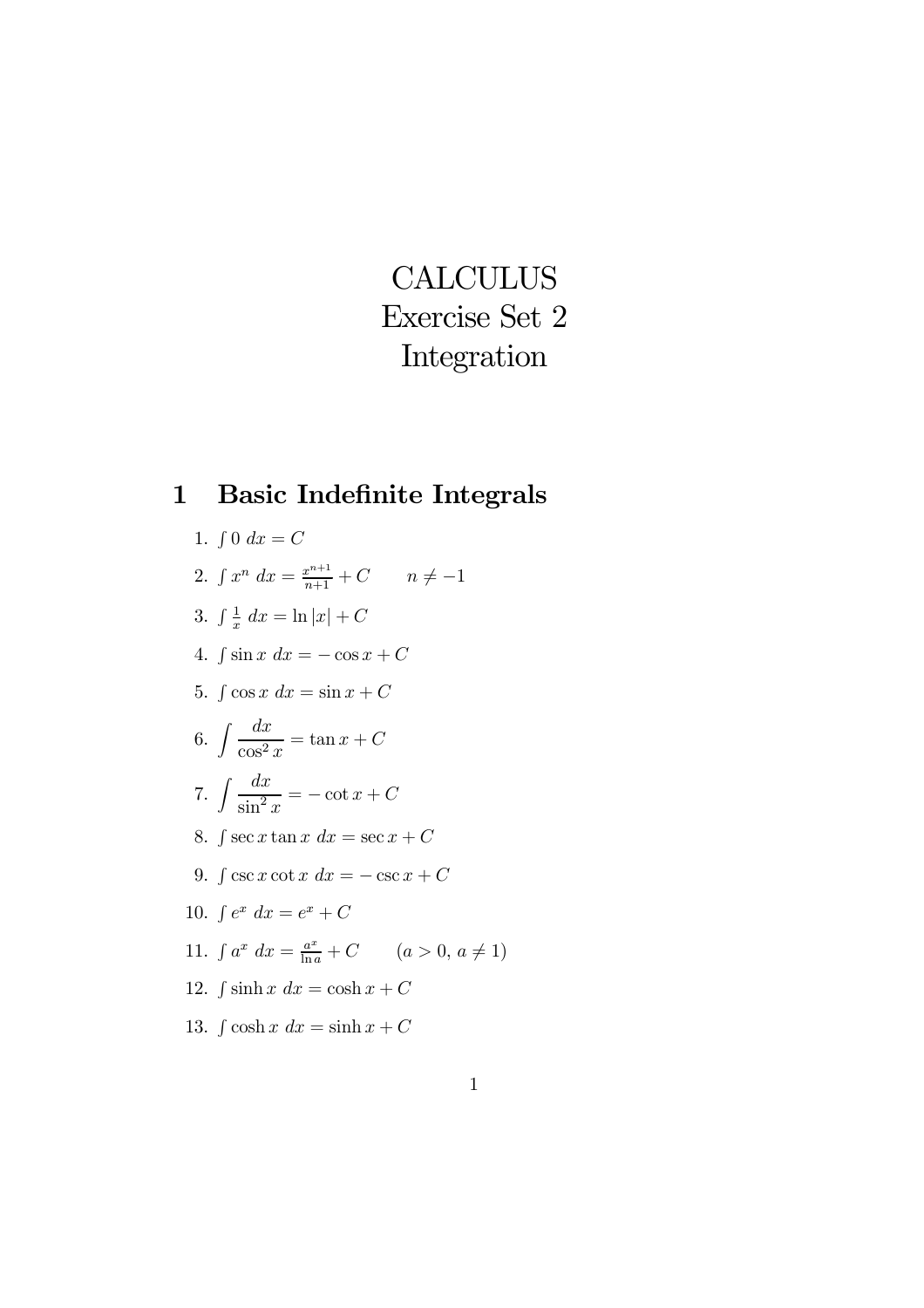14. 
$$
\int \frac{dx}{\cosh^2 x} = \tanh x + C
$$
  
\n15. 
$$
\int \frac{dx}{\sinh^2 x} = -\coth x + C
$$
  
\n16. 
$$
\int \frac{dx}{1 + x^2} = \tan^{-1} x + C
$$
  
\n17. 
$$
\int \frac{dx}{1 - x^2} = \tanh^{-1} x + C
$$
  
\n18. 
$$
\int \frac{dx}{\sqrt{1 - x^2}} = \sin^{-1} x + C
$$
  
\n19. 
$$
\int \frac{dx}{\sqrt{1 + x^2}} = \sinh^{-1} x + C
$$
  
\n20. 
$$
\int \frac{dx}{\sqrt{x^2 - 1}} = \cosh^{-1} x + C
$$
  
\n21. 
$$
\int \frac{dx}{x\sqrt{x^2 - 1}} = \sec^{-1} |x| + C
$$

# 2 Indefinite Integral

1. Evaluate the following integrals by completing the square:

(a) 
$$
\int \frac{dx}{\sqrt{6x - x^2}}
$$
  
(b) 
$$
\int \frac{dx}{(x+1)\sqrt{x^2 + 2x}}
$$

2. Evaluate the following integrals using the trigonometric identities

$$
\sin^2 x = \frac{1 - \cos 2x}{2}
$$

$$
\cos^2 x = \frac{1 + \cos 2x}{2}
$$

(a)  $\int \sin^2 x \ dx$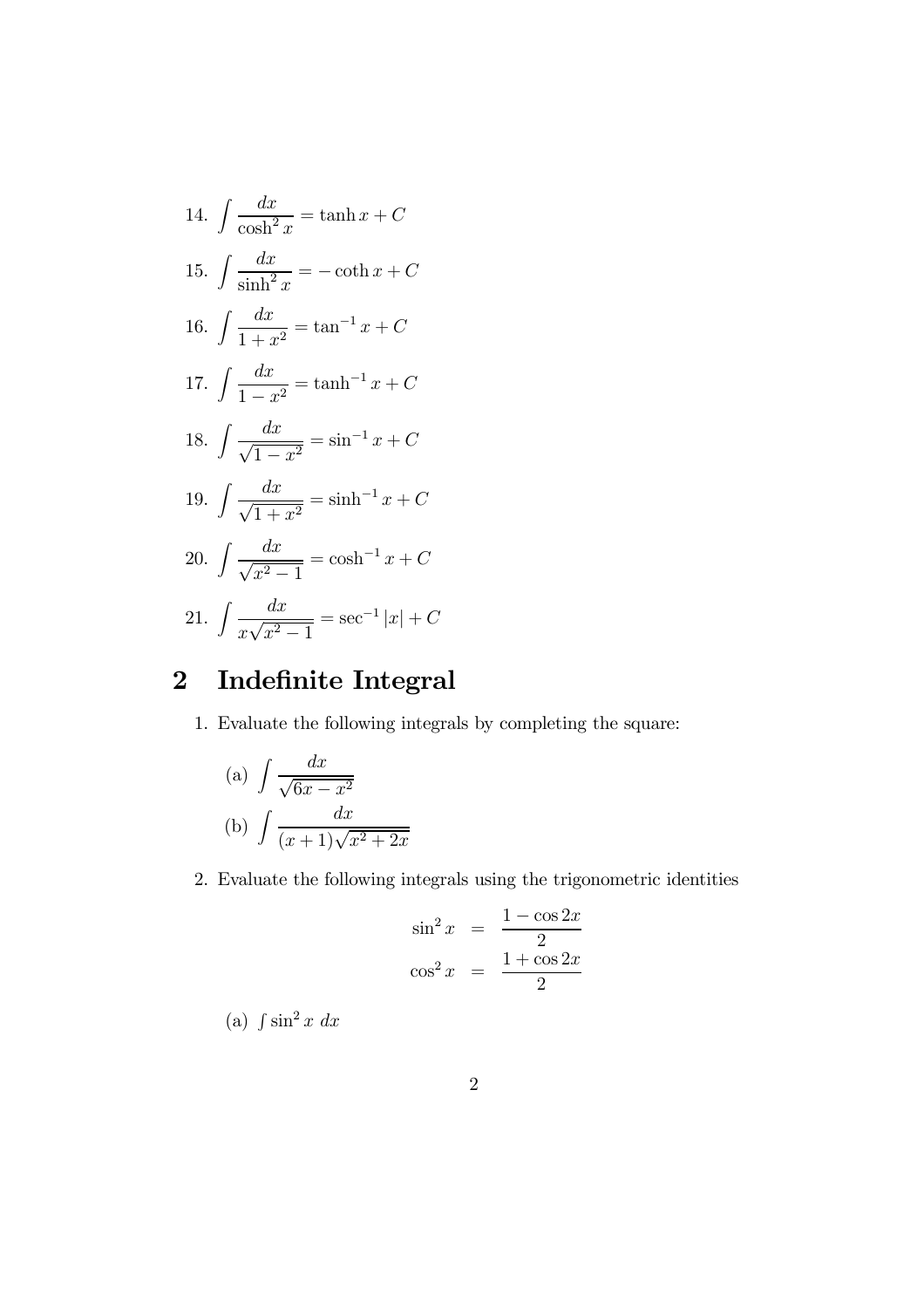(b)  $\int \cos^2 x dx$ 

3. Evaluate the following integrals

- (a)  $\int \tan x dx$  (use the substitution cos  $x = u$ )
- (b)  $\int \sec x \, dx$  (multiply and divide by  $\sec x + \tan x$ )
- (c)  $\int \cos^3 x \, dx$  (substitute  $\cos^2 x = 1 \sin^2 x$  and use the change of variables  $\sin x = u$ )
- (d)  $\int \sin^5 x dx$  (substitute  $\sin^2 x = 1 \cos^2 x$  and use the change of variables  $\cos x = u$ )
- 4. Evaluate the following integrals using integration by parts
	- (a)  $\int x e^{ax} dx$
	- (b)  $\int x \cos ax \ dx$
	- (c)  $\int \ln x \ dx$
	- (d)  $\int \arcsin x dx$
	- (e)  $\int \arctan x \ dx$
- 5. A proper rational function (i.e. degree of the numerator is less than the degree of the denominator) can be decomposed in partial fractions in the following way: For each linear fact linear factor write a fraction of the form

$$
\frac{A}{x-a}
$$

For each factor of the form  $(x - a)^n$  write an expression of the form

$$
\frac{A_1}{x-a} + \frac{A_2}{(x-a)^2} + \dots + \frac{A_p}{(x-a)^n}.
$$

For each irreducible quadratic factor  $x^2 + px + q = (x - a)^2 + b^2$  write a fraction of the form  $\overline{B}$ 

$$
\frac{Ax + B}{(x - a)^2 + b^2}
$$

For each factor of the form  $[(x-a)^2 + b^2]^n$  write an expression of the form

$$
\frac{A_1x + B_1}{(x-a)^2 + b^2} + \frac{A_2x + B_2}{[(x-a)^2 + b^2]^2} + \dots + \frac{A_nx + B_n}{[(x-a)^2 + b^2]^n}.
$$

Evaluate the following integrals using partial fraction decomposition: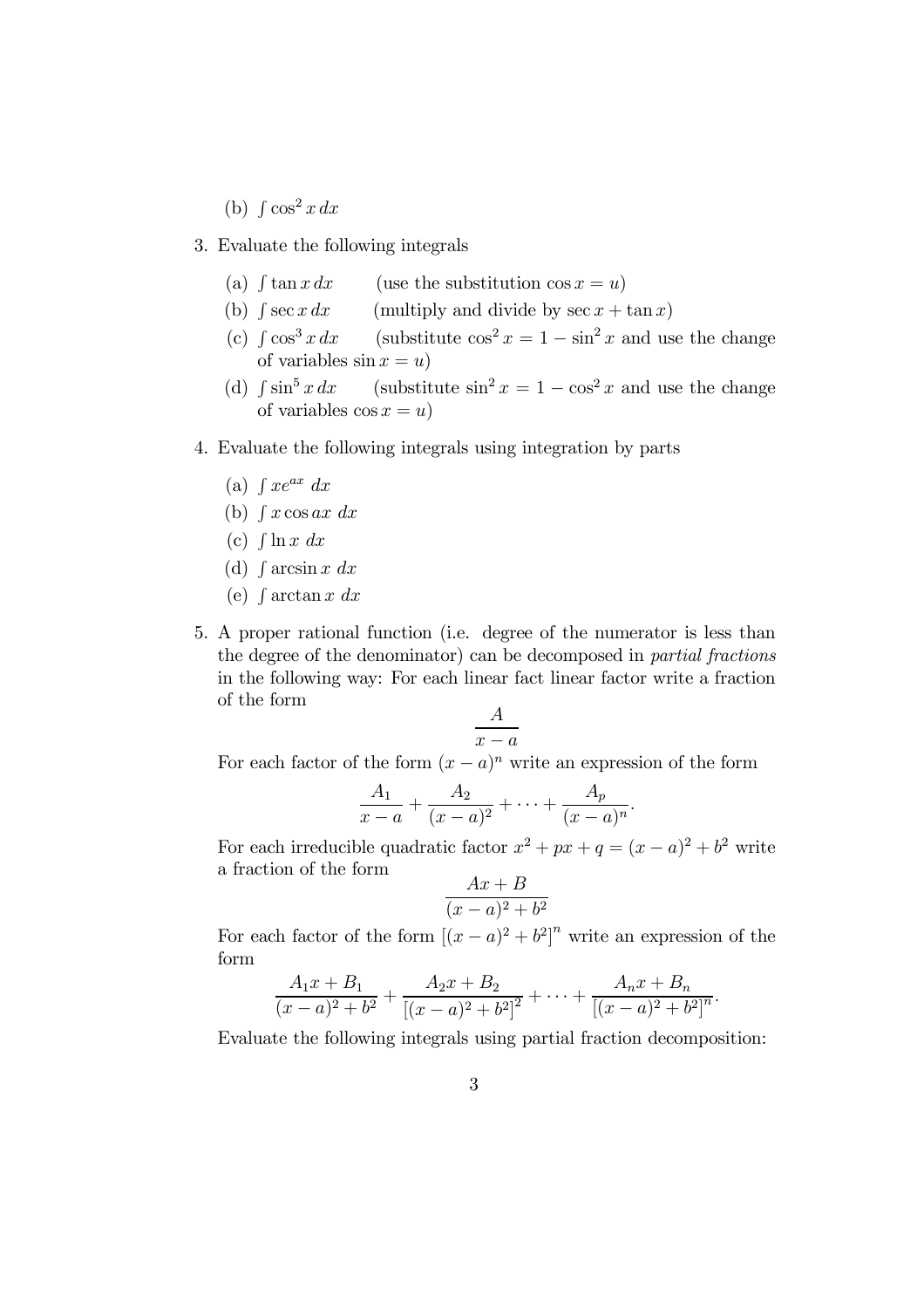(a) 
$$
\int \frac{dx}{(x-1)(x+2)}
$$
  
\n(b)  $\int \frac{dx}{x(x+1)^3}$   
\n(c)  $\int \frac{dx}{(x-1)(x^2+x+1)}$   
\n(d)  $\int \frac{(2x+1) dx}{x(x^2+1)^2}$ 

#### 3 Initial Value Problems

- 1. Solve the following initial value problems
	- (a)  $y' = x^2$ ,  $y(0) = -1$ (b)  $y' = \sin 2x, y(\pi) = 1$ (c)  $y' = 3x^{-2/3}, y(-1) = 2$
- 2. Solve the following initial value problems by the method of separation of variables
	- (a)  $y' = 5y^{3/2}, y(0) = 9$ (b)  $y' = y/x$ ,  $y(2) = -1$
	- (c)  $x^2y'-y-xy=0, y(-1)=5$
- 3. Find the curve that goes through the point (4, 9) and whose slope at that point is  $3\sqrt{x}$ .
- 4. Find the curve that goes through the point (1, 3) and whose slope at that point is  $-x/y$ .
- 5. You are driving at a speed of 120 Km/h when you see an accident ahead of you blocking the highway and slam on your brakes. Determine the constant deceleration you need to apply to bring the car to a complete stop in 100 meters.
- 6. Radioactive substances decay at a rate which is proportional to the amount of such substance at the given time. Find the time needed for a radioactive substance to be reduced in half and show that this time does not depend on the initial amount present.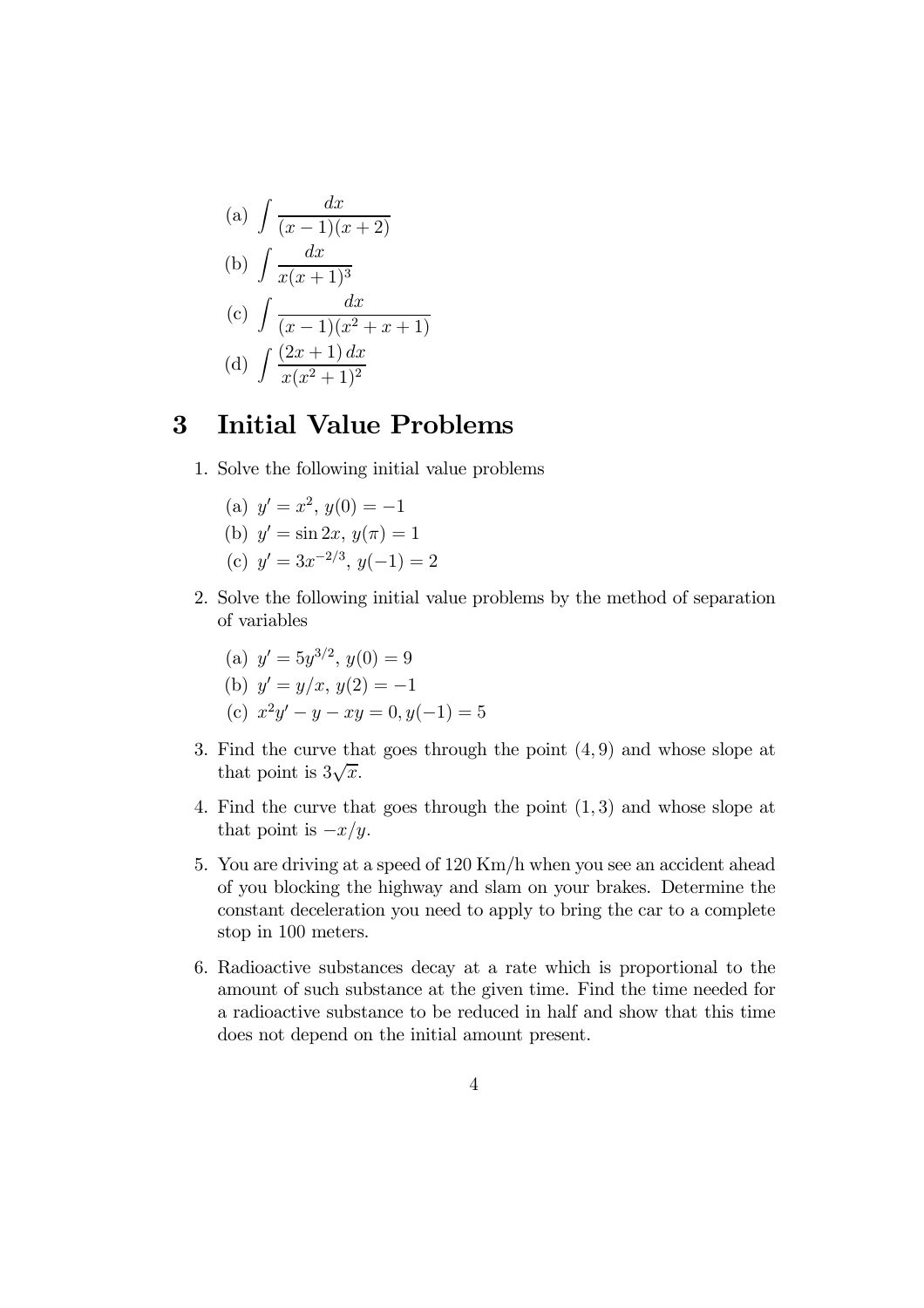## 4 Definite Integral

- 1. Evaluate the following integrals
	- (a)  $\int_0^1 \sqrt{1-x^2} \, dx$ (b)  $\int_0^2 |1 - x^2| dx$ (c)  $\int_0^{100\pi} \sqrt{1 - \cos 2x} \, dx$ (d)  $\int_0^1 [3x] dx$
- 2. Evaluate the following integrals by substitution

(a) 
$$
\int_0^{\ln 2} \sqrt{e^x - 1} \, dx
$$
  
\n(b)  $\int_{-1}^1 \frac{1 + x^2}{1 + x^4} \, dx$   $(x - \frac{1}{x} = u).$ 

3. Evaluate the following integrals by parts

(a) 
$$
\int_0^{\pi} x \cos x \, dx
$$
  
(b)  $\int_0^1 x^2 e^{-x} \, dx$ 

4. Find the average value of the function

$$
f(x) = \sqrt{1 - x^2}
$$

on the interval  $[0, 1]$ .

5. The voltage of a 60 cycles per second household mains is given by

$$
v = V_P \sin(120\pi t)
$$

where  $V_P$  is the peak voltage.

- (a) Find the average value of  $v$  over a half cycle. What is the average value over a whole cycle?
- (b) Find the average value of  $v^2$ . Its square root is called the effective voltage and it measures the power dissipated per unit of resistance, what is the peak voltage when the the effective voltage is 220 volts?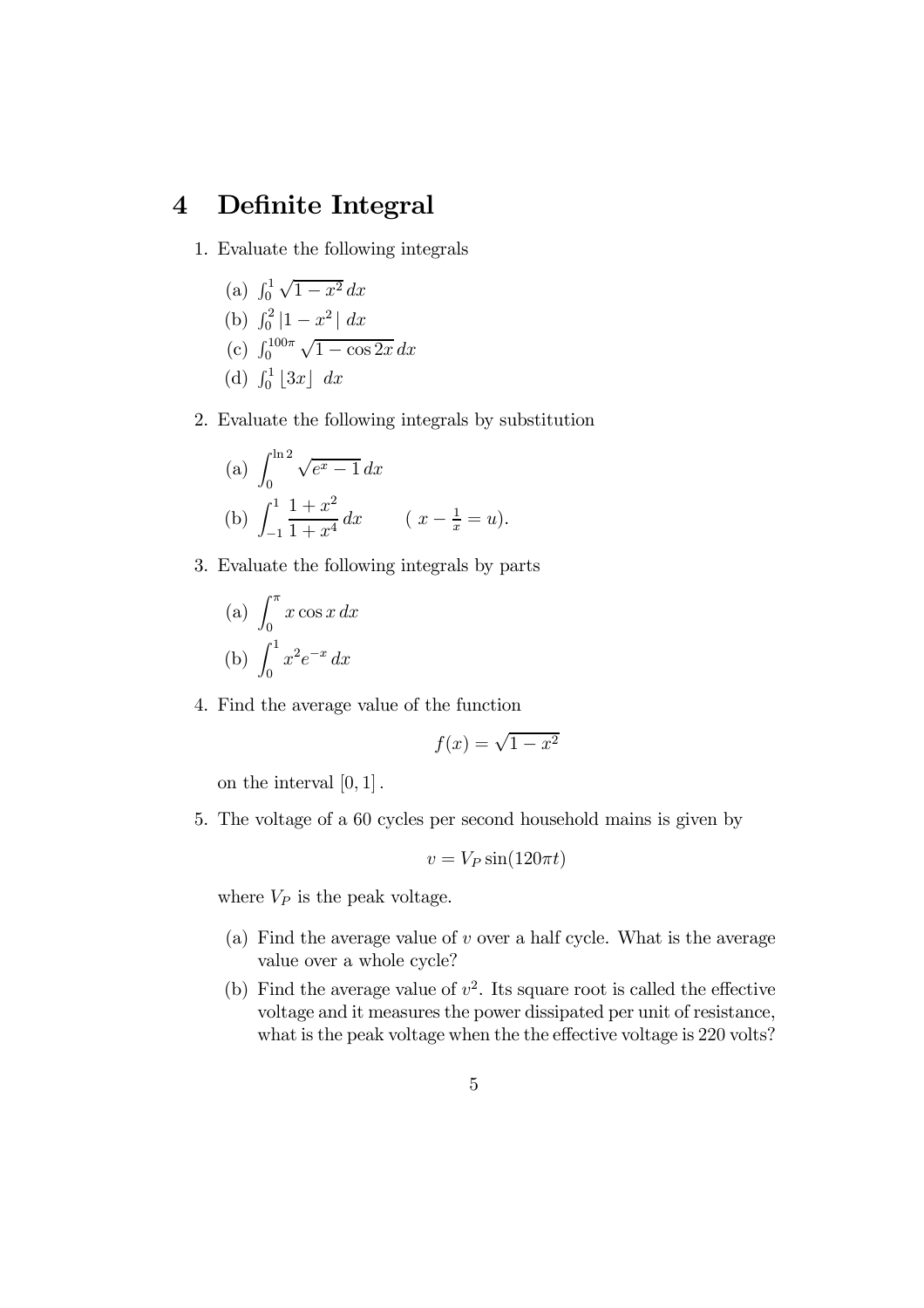6. Error Function The function  $f(t) = e^{-t^2}$ , being continuous, admits an antiderivative but this derivative can not be expressed by an algebraic expression. The function

$$
F(x) = \frac{2}{\sqrt{\pi}} \int_0^x f(t) dt.
$$

is called the error function. Find:

- (a) Symmetries of F. and axis intersections.
- $(b)$  Intervals on which  $F$  increases, the intervals on which it decreases and its extreme values.
- (c) Intervals on which  $F$  is concave up, the intervals on which it is concave down its inflection points.
- (d) Sketch the graph F.

#### 5 Areas and Volumes

1. Find the area enclosed by the curves

$$
y = \sin x \text{ and } y = \sin 2x
$$

between  $x = 0$  and  $x = \frac{\pi}{2}$ .

- 2. Find the area of the points inside a square of side  $L$  which are closer to the center of the square than to the edge.
- 3. Consider the region enclosed by the two parabolas

$$
y^2 = 4px
$$
 and  $x^2 = 4py$ 

with  $p > 0$ . Find the volume of the solid generated by revolving this region around:

- (a) The  $x$ -axis.
- (b) The  $y$ -axis.
- (c) The line  $x = -p$
- (d) The line  $y = 4p$ .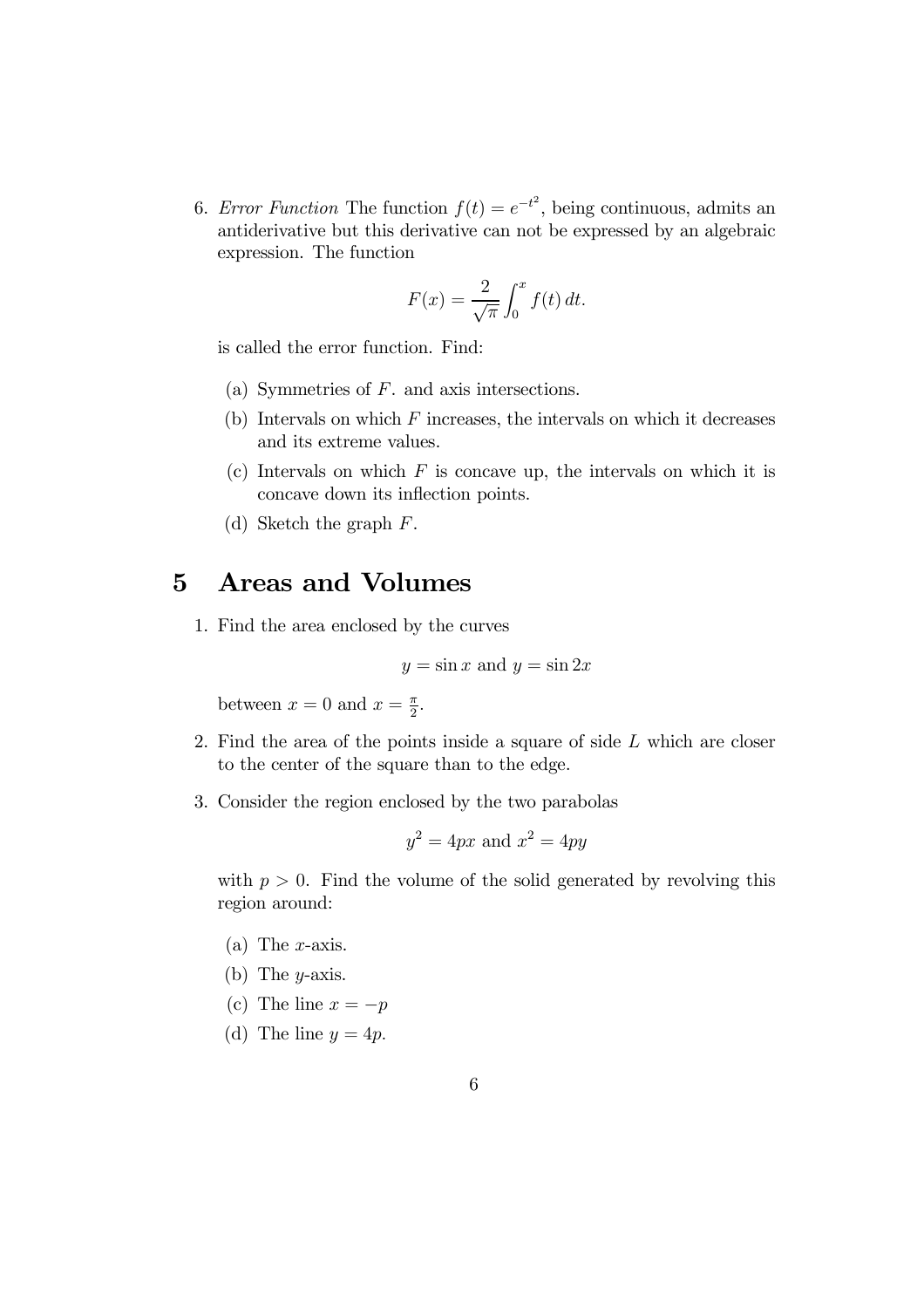- 4. Consider a sphere of radius R.
	- (a) Find the volume of a cap of height h.
	- (b) Find the volume of the portion of the sphere remaining after drilling a hole of radius  $r < R$  along one of its diameters.
- 5. Find the volume of the wedge cut out of a cylindrical tree by making two cuts: one perpendicular to the axis and another one at an angle of 45 degrees.
- 6. Find the volume of the solid whose base is the ellipse

$$
\frac{x^2}{a^2} + \frac{y^2}{b^2} = 1
$$

and its cross sections perpendicular to the  $x$ -axis are:

- (a) Equilateral triangles.
- (b) Squares.
- (c) Isosceles right triangles with the hypotenuse on the  $xy$ -plane.

### 6 Improper Integrals

1. Evaluate the following improper integrals

(a) 
$$
\int_0^\infty \frac{dx}{1+x^2}
$$
  
\n(b) 
$$
\int_0^\infty xe^{-x^2} dx
$$
  
\n(c) 
$$
\int_{\pi}^\infty \cos^2 x \, dx
$$
  
\n(d) 
$$
\int_{-\infty}^0 e^{2x} \, dx
$$

2. Evaluate the following improper integrals

$$
(a) \int_0^1 \frac{dx}{\sqrt{1 - x^2}}
$$